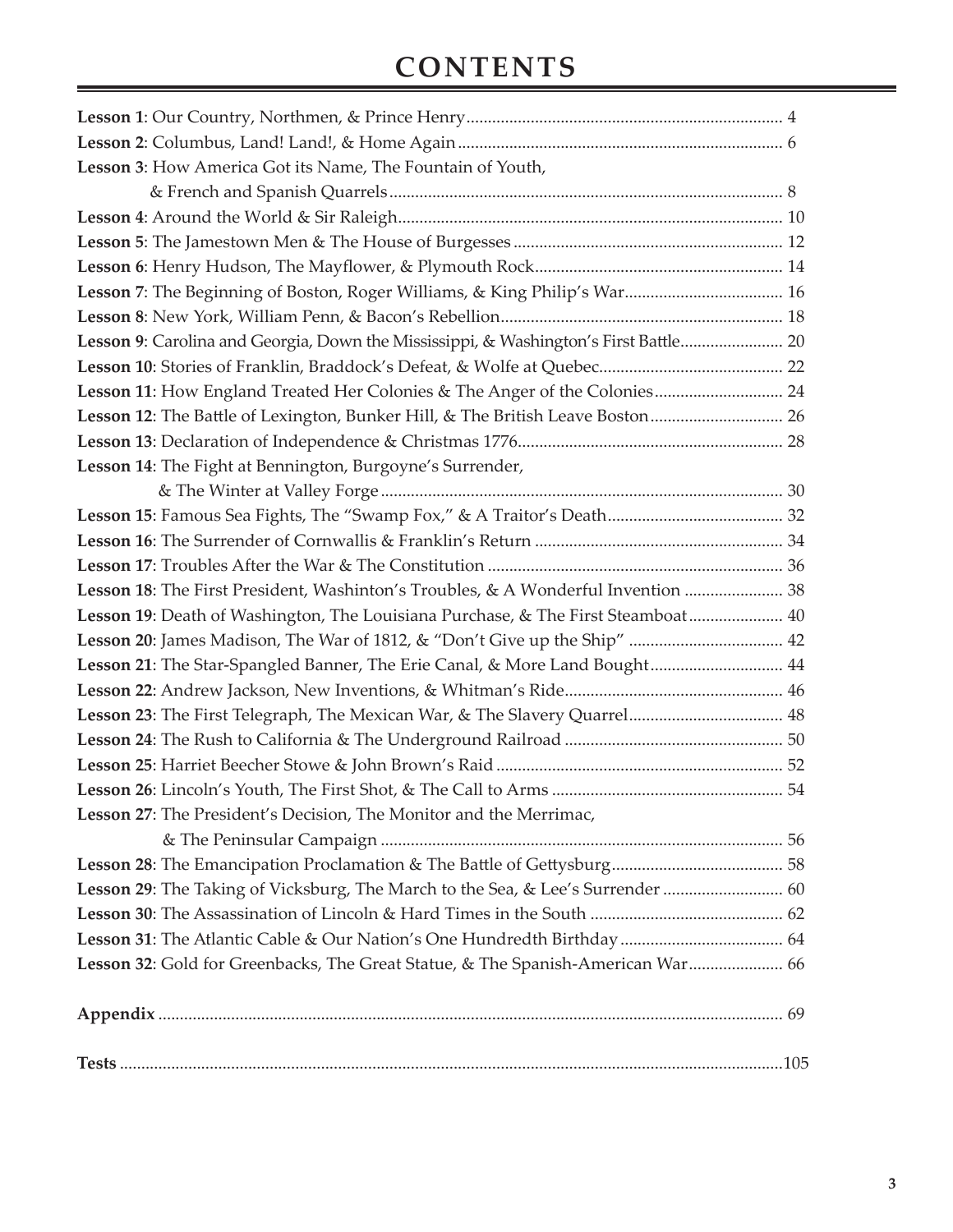| <b>I. FACTS TO KNOW:</b> |                                                                                                                                |
|--------------------------|--------------------------------------------------------------------------------------------------------------------------------|
| <b>Native Americans</b>  | peoples native to the United States before the arrival of Europeans                                                            |
| Northmen                 | also called Norsemen, Vikings, or Normans; great seamen from northern Europe                                                   |
| <b>Eric the Red</b>      | driven out of Iceland for murder; settled Greenland; also know as Eric Ericcsson                                               |
| Leif the Lucky           | son of Eric; first known European to sail west and land in North America                                                       |
| <b>Prince Henry</b>      | called Prince Henry the Navigator; Portuguese prince who wanted to find a<br>water route around Africa for trade with the East |

## **II. Vocabulary:**

- **1.** wigwam: \_\_\_\_\_\_\_\_\_\_\_\_\_\_\_\_\_\_\_\_\_\_\_\_\_\_\_\_\_\_\_\_\_\_\_\_\_\_\_\_\_\_\_\_\_\_\_\_\_\_\_\_\_\_\_\_\_\_\_\_\_\_\_\_\_\_\_\_\_\_\_\_\_\_\_\_\_\_\_\_\_\_\_ tent-like shelter used by some Native American tribes
- **2.** adobe: \_\_\_\_\_\_\_\_\_\_\_\_\_\_\_\_\_\_\_\_\_\_\_\_\_\_\_\_\_\_\_\_\_\_\_\_\_\_\_\_\_\_\_\_\_\_\_\_\_\_\_\_\_\_\_\_\_\_\_\_\_\_\_\_\_\_\_\_\_\_\_\_\_\_\_\_\_\_\_\_\_\_\_\_\_ sun-dried bricks
- 3. irrigate: <u>\_\_\_\_to water by artificial means, as by diverting water sources \_\_\_\_\_\_\_\_\_\_\_\_\_\_\_\_\_\_\_\_\_\_\_\_\_\_\_\_\_\_\_\_\_\_</u>
- 4. caravan: <u>\_\_\_\_a group of travelers, usually in covered vehicles, journeying together for safety</u>
- 5. navigator: <u>one who steers or directs a vehicle or voyage</u> and a substantial container and a substantial container

## **III. Comprehension Questions:**

**1.** Why is it inaccurate to call North America the "New World"? and has been inhabited by people and animals for a long time, but Europeans did not know it existed, so when they discovered it, they called it the "New World." **Solution** the summary contained in the "New World." The land itself is not actually new,

\_\_\_\_\_\_\_\_\_\_\_\_\_\_\_\_\_\_\_\_\_\_\_\_\_\_\_\_\_\_\_\_\_\_\_\_\_\_\_\_\_\_\_\_\_\_\_\_\_\_\_\_\_\_\_\_\_\_\_\_\_\_\_\_\_\_\_\_\_\_\_\_\_\_\_\_\_\_\_\_\_\_\_\_\_\_\_\_\_\_\_

\_\_\_\_\_\_\_\_\_\_\_\_\_\_\_\_\_\_\_\_\_\_\_\_\_\_\_\_\_\_\_\_\_\_\_\_\_\_\_\_\_\_\_\_\_\_\_\_\_\_\_\_\_\_\_\_\_\_\_\_\_\_\_\_\_\_\_\_\_\_\_\_\_\_\_\_\_\_\_\_\_\_\_\_\_\_\_\_\_\_\_ \_\_\_\_\_\_\_\_\_\_\_\_\_\_\_\_\_\_\_\_\_\_\_\_\_\_\_\_\_\_\_\_\_\_\_\_\_\_\_\_\_\_\_\_\_\_\_\_\_\_\_\_\_\_\_\_\_\_\_\_\_\_\_\_\_\_\_\_\_\_\_\_\_\_\_\_\_\_\_\_\_\_\_\_\_\_\_\_\_\_\_

\_\_\_\_\_\_\_\_\_\_\_\_\_\_\_\_\_\_\_\_\_\_\_\_\_\_\_\_\_\_\_\_\_\_\_\_\_\_\_\_\_\_\_\_\_\_\_\_\_\_\_\_\_\_\_\_\_\_\_\_\_\_\_\_\_\_\_\_\_\_\_\_\_\_\_\_\_\_\_\_\_\_\_\_\_\_\_\_\_\_\_ \_\_\_\_\_\_\_\_\_\_\_\_\_\_\_\_\_\_\_\_\_\_\_\_\_\_\_\_\_\_\_\_\_\_\_\_\_\_\_\_\_\_\_\_\_\_\_\_\_\_\_\_\_\_\_\_\_\_\_\_\_\_\_\_\_\_\_\_\_\_\_\_\_\_\_\_\_\_\_\_\_\_\_\_\_\_\_\_\_\_\_

- **2.** For what were the Northmen known? They were known as great seamen and explorers.
- 3. When and where did Leif the Lucky land in North America? Leif landed somewhere in Newfoundland, Canada, around 1000 A.D., in an area he called Vinland ("vineland," for all the wild grapes he found there).
- 4. Why did Leif and his Northmen leave their settlement in North America in 1012? <u>They did not have</u> good relations with the Native Americans, and often faced attacks from the natives. When they realized the attacks would not cease, they left their settlement and returned home.

\_\_\_\_\_\_\_\_\_\_\_\_\_\_\_\_\_\_\_\_\_\_\_\_\_\_\_\_\_\_\_\_\_\_\_\_\_\_\_\_\_\_\_\_\_\_\_\_\_\_\_\_\_\_\_\_\_\_\_\_\_\_\_\_\_\_\_\_\_\_\_\_\_\_\_\_\_\_\_\_\_\_\_\_\_\_\_\_\_\_\_

\_\_\_\_\_\_\_\_\_\_\_\_\_\_\_\_\_\_\_\_\_\_\_\_\_\_\_\_\_\_\_\_\_\_\_\_\_\_\_\_\_\_\_\_\_\_\_\_\_\_\_\_\_\_\_\_\_\_\_\_\_\_\_\_\_\_\_\_\_\_\_\_\_\_\_\_\_\_\_\_\_\_\_\_\_\_\_\_\_\_\_

5. Why were Europeans so desperate to find a water route to the East in the 15th century? Trading of luxury goods from the East was a lucrative business, but acquiring the goods by land was a long, expensive, and risky undertaking. Shipping goods by boat instead of land caravan would save much time and money, and bring riches to the person or country who could find and take advantage of it.